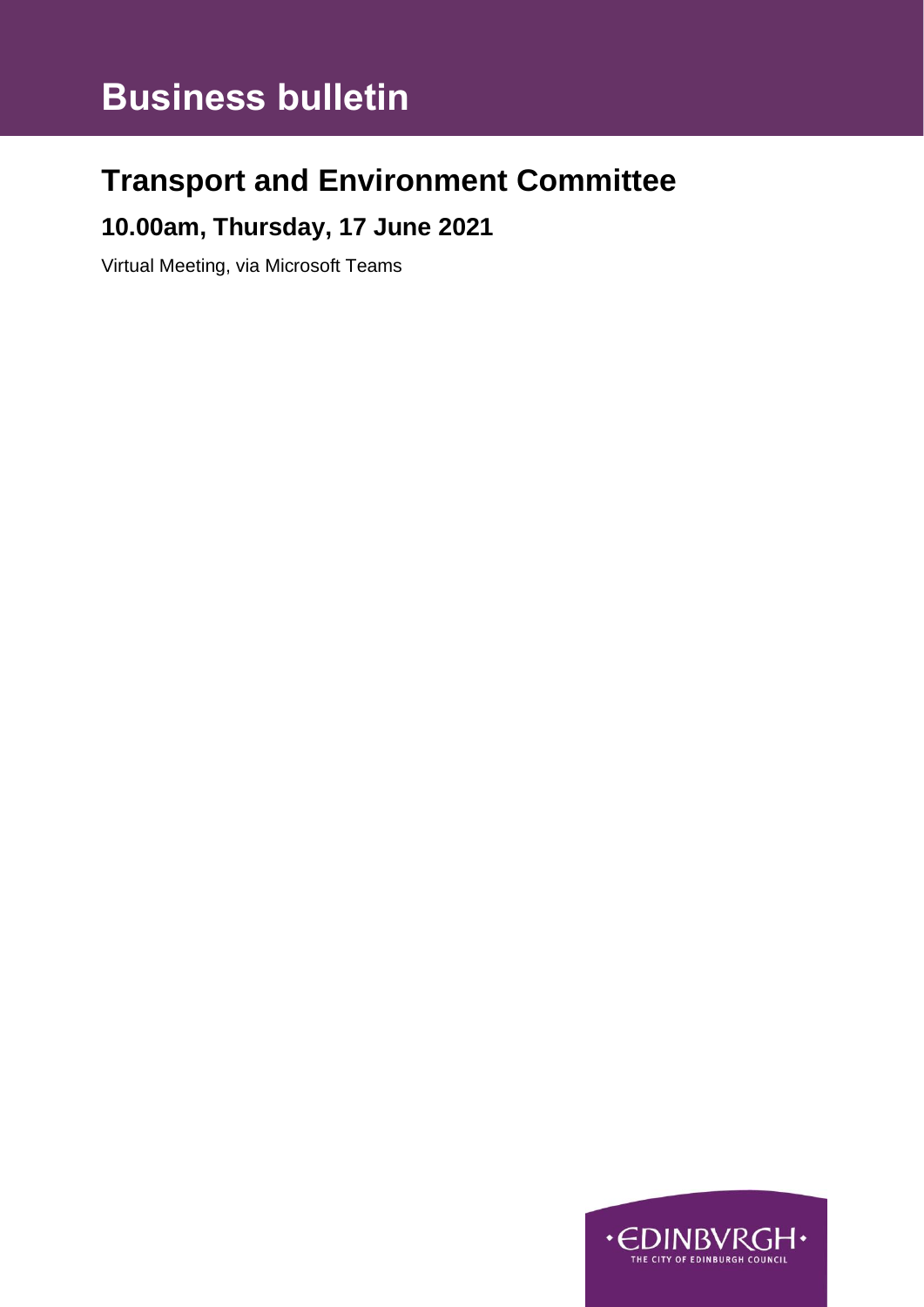## **Transport and Environment Committee**

| <b>Convener:</b>                                | <b>Members:</b>                                                                                                                                                                                                                        | <b>Contact:</b>                                                                                                                              |
|-------------------------------------------------|----------------------------------------------------------------------------------------------------------------------------------------------------------------------------------------------------------------------------------------|----------------------------------------------------------------------------------------------------------------------------------------------|
| <b>Councillor Lesley</b><br>Macinnes (Convenor) | <b>Councillor Scott Arthur</b><br><b>Councillor Eleanor Bird</b>                                                                                                                                                                       | <b>Alison Coburn,</b><br><b>Operations Manager</b><br>0131 529 3149                                                                          |
|                                                 | <b>Councillor Gavin Corbett</b><br><b>Councillor Graham Hutchinson</b><br><b>Councillor David Key</b><br><b>Councillor Kevin Lang</b><br><b>Councillor Claire Miller</b><br><b>Councillor Stephanie Smith</b><br>Councillor Iain Whyte | <b>Veronica MacMillan</b><br><b>Committee Services</b><br>0131 529 4283<br><b>Martin Scott</b><br><b>Committee Services</b><br>0131 529 4237 |
| <b>Councillor Karen Doran</b>                   |                                                                                                                                                                                                                                        |                                                                                                                                              |
| (Vice-Convenor)                                 |                                                                                                                                                                                                                                        |                                                                                                                                              |
|                                                 |                                                                                                                                                                                                                                        |                                                                                                                                              |

| <b>Recent news</b>                                                                                                                                                                                                                                                                                                                                                                                                     | <b>Background</b>                                                             |
|------------------------------------------------------------------------------------------------------------------------------------------------------------------------------------------------------------------------------------------------------------------------------------------------------------------------------------------------------------------------------------------------------------------------|-------------------------------------------------------------------------------|
| <b>Update on Edinburgh's Air Quality Action Plan</b><br>(Nitrogen Dioxide)<br>Air Quality Action Plans are a statutory requirement under<br>the Environment Act 2005 as a mechanism for local<br>authorities to address the areas of poor air quality identified<br>in their air quality management areas (AQMAs). Edinburgh<br>currently has six AQMAs, five of these for the pollutant<br>nitrogen dioxide $(NO2)$ . | <b>Ruth White</b><br><b>Acting Team Manager</b><br><b>Wards affected: All</b> |
| Edinburgh's current Air Quality Action Plan (AQAP) for NO <sub>2</sub><br>was developed in 2003 and revised in 2008. Progress on<br>actions in the plan and other measures the Council is<br>undertaking which affect air quality, have been reported                                                                                                                                                                  |                                                                               |
| Transport and Environment Committee - 17 June 2021                                                                                                                                                                                                                                                                                                                                                                     | Page 2 of 8                                                                   |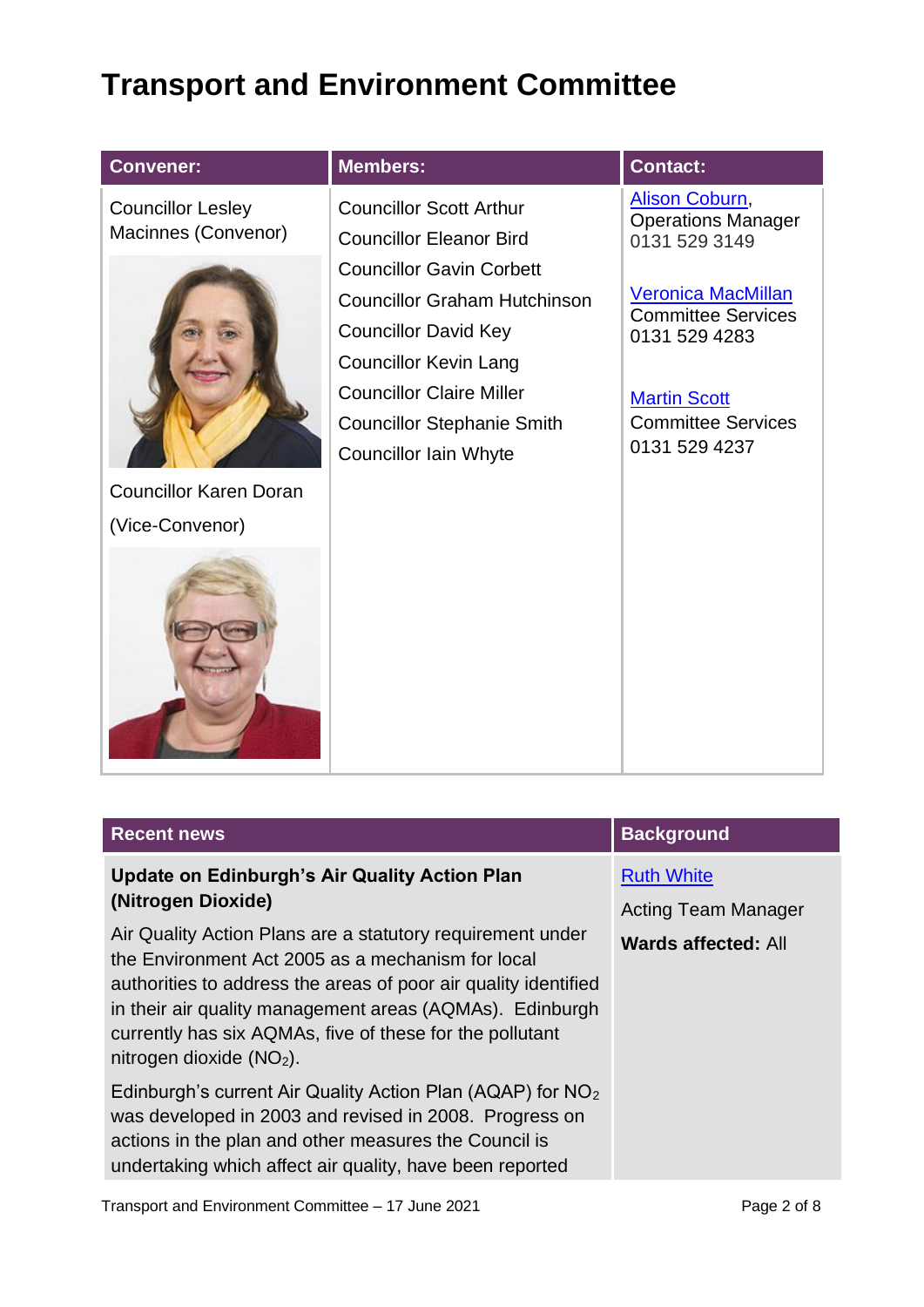annually within Edinburgh's Air Quality Annual Progress Report.

All these measures have been successful in reducing and maintaining the levels of  $NO<sub>2</sub>$  to below statutory objectives in some areas. The Council is set to amend the AQMA at St John's Road this year as the Hourly Objective for  $NO<sub>2</sub>$ has been met for the past four years. The Annual Mean remains breached. Revoking the AQMAs at Inverleith Row and Great Junction Street will also be considered. These were declared for breaches of the Annual Objective only, which has been met for two and three years, respectively.

However, although there is a general downward trend in levels of NO<sup>2</sup> across Edinburgh, there remains hotspot areas of poor air quality which a new AQAP will address.

#### Resourcing and Funding

A realignment of resources to support delivery of the Low Emission Zone project and progress on the Council's City Mobility Plan, has meant work on the Action Plan is now progressing. This will be supported by additional resource and expertise from external consultants experienced in devising local authority AQAPs, to alleviate pressures on officers' time to deliver other statutory air quality work.

The Council has been awarded funding from the Scottish Government's Air Quality Action Plan 2021-22 grant scheme to cover the cost of consultancy work to support the revision and update of the Action Plan and associated Strategic Environmental Assessment. The procurement process for this is underway.

#### Action Plan Stages and Timescales

Writing a new AQAP is a multistage process and must follow statutory technical guidance.

The initial role of the consultant will be to undertake a review of the actions in the existing Plan. The review will consider the success or otherwise of these actions and help identify those which remain relevant going forward into the updated AQAP. This will be part of a wider review of all relevant national, regional and local policies, plans and programmes which have the potential to impact air quality in the AQMAs. Committee will be provided with a summary of the findings of the initial review in late Autumn.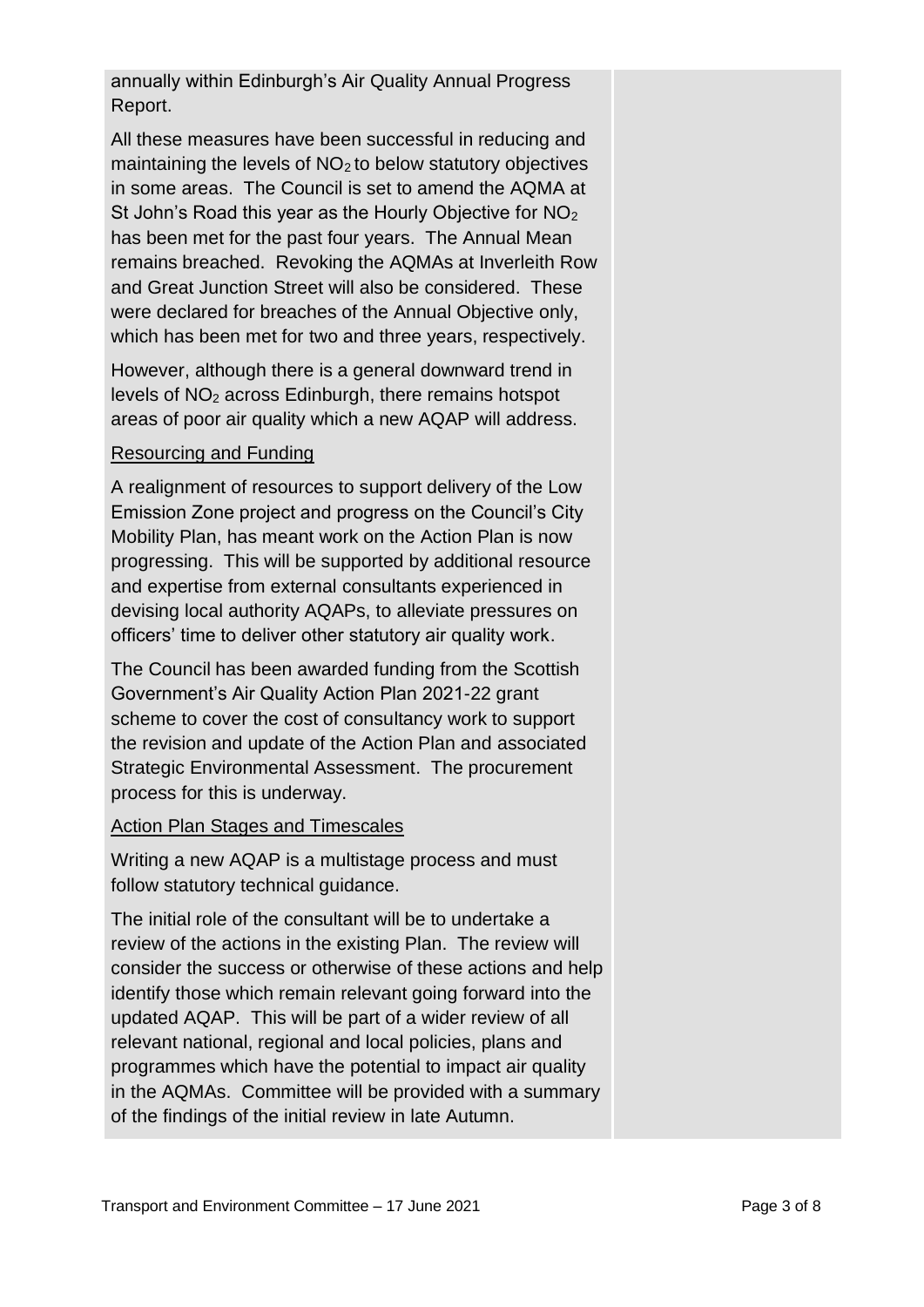Implementation of the Low Emission Zone scheme will be the principal action in the Plan; however, this will be supported by additional measures which will contribute to improving air quality within the AQMAs. These supporting measures will be developed with the assistance of the Scottish Environment Protection Agency (SEPA), whose modelling assessment work under the National Modelling Framework for LEZs, will be important. SEPA have been experiencing technical difficulties due to their system's cyber-attack last December and supporting work has been affected.

Following the development and evaluation of measures to support the improvement in air quality, a Draft Air Quality Action Plan containing the shortlist of proposed measures will be available for Committee consideration in early Spring 2022, prior to public consultation.

#### **Review of Safety for Vulnerable Road Users at Major Junctions**

On [12 November 2020](https://democracy.edinburgh.gov.uk/documents/s30768/Item%204.1%20-%20Minute%2012.11.20.pdf) Transport and Environment Committee approved an Emergency Motion requesting that officers urgently consider how to improve safety for vulnerable road users at the city's major junctions, by reducing the risk of conflict between vehicle drivers and other road users.

Initial information on key considerations and next steps for undertaking such a review was provided as part of the Business Bulletin on [28 January 2021.](https://democracy.edinburgh.gov.uk/documents/s30808/Item%206.1%20-%20Draft%20TEC%20business%20bulletin%20-%20JAN%202021_Late%20Changes.pdf)

Since then, a review of the city's transport network has been undertaken, in partnership with key stakeholder groups Spokes, Living Streets Edinburgh Group and the Edinburgh Access Panel, and an initial long list of around 130 junctions has been drawn up for potential inclusion in the review. This list is being reviewed against existing Council work programmes, to identify those junctions where improvements are already planned, the scope of these improvements and their expected delivery date.

This information will be used to agree a significantly reduced list, of perhaps around 30 junctions, for more detailed investigations. Surveys will be undertaken at these junctions to gather data on pedestrian, cyclist and traffic behaviour and a more detailed review of each junction's layout and features will be undertaken.

#### [Andrew Easson](mailto:Andrew.easson@edinburgh.gov.uk)

Road Safety and Active Travel Manager

Wards affected – **All**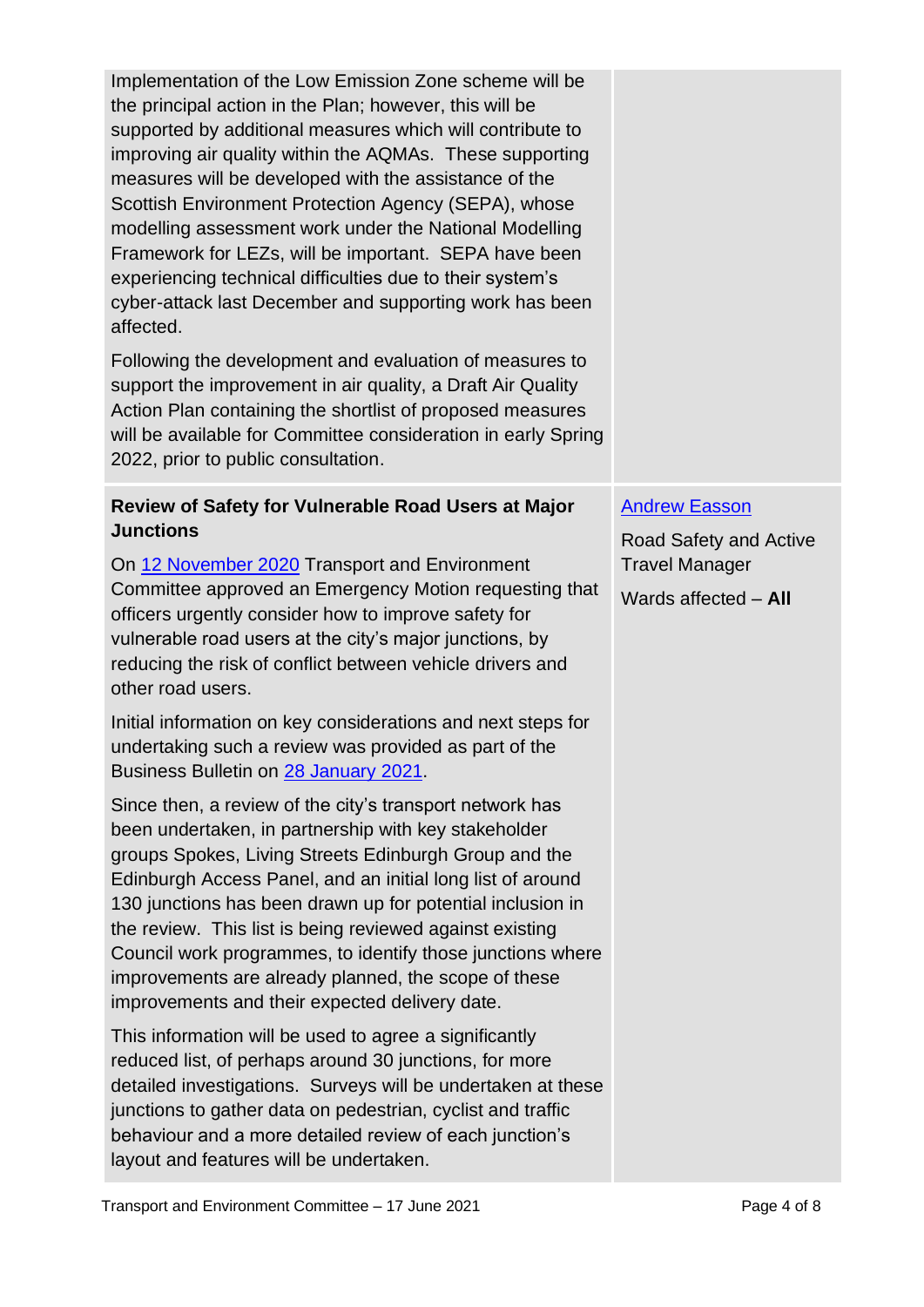The resultant information will be used as part of a formal assessment and prioritisation process, which is currently being developed in consultation with the above key stakeholder groups. This is expected to include assessing and scoring each junction against a number of factors, to identify around 10-15 junctions that are considered to be the most in need of improvement.

Factors that will be considered as part of the assessment process are likely to include:

- Long term casualty records;
- Pedestrian and cyclist numbers and types;
- Traffic speeds and volumes;
- Potential hazards for pedestrians, cyclists and people with disabilities;
- Potential to act as a barrier to walking and cycling journeys;
- Condition of current infrastructure; and
- Opportunity for public realm improvements.

A further update will be provided to the Committee once the assessment process is complete and the junctions that this prioritises for improvement have been identified.

#### **School Travel Plan Review Update**

Work commenced in November 2020 on a review of the school travel plans for every school cluster in the city.

Information on the review was provided to the Committee as part of the Business Bulletin on [28 January 2021.](https://democracy.edinburgh.gov.uk/documents/s30808/Item%206.1%20-%20Draft%20TEC%20business%20bulletin%20-%20JAN%202021_Late%20Changes.pdf) The Committee requested that updates on progress be provided at every second Committee meeting.

The subsequent closure of schools and older children undertaking home learning, due to the COVID-19 pandemic, has prevented the direct engagement with schools and, in particular, pupils necessary to ensure the success of the review. Work was therefore temporarily suspended following the survey of the James Gillespie's school cluster.

The review will re-commence in August when the schools return after the summer break and an updated programme will be uploaded onto the Streets Ahead website by mid-July. The updated programme will prioritise those

Following a review of the Road Safety programme, it was identified that a systematic review of all school travel plans was required, to ensure that resources allocated to improving routes to school are targeted at locations where they have the potential to deliver the greatest benefits.

Contact:

[Stacey Monteith-Skelton](mailto:stacey.monteith-skelton@edinburgh.gov.uk) Senior Engineer (Road Safety) **Wards affected** – All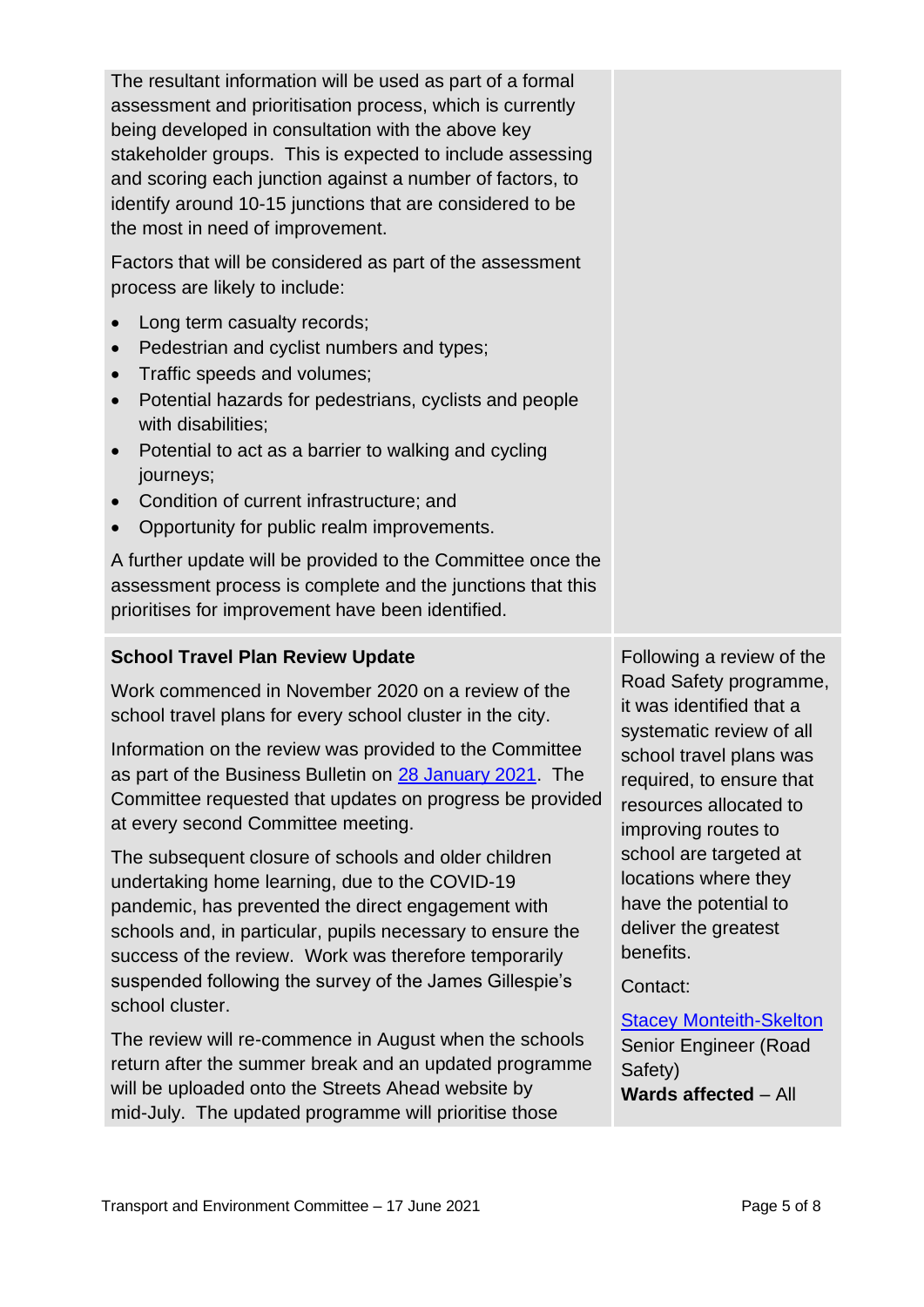schools where Spaces for People measures have been implemented.

#### **Edinburgh South Suburban Railway**

A Coalition motion on [19 February 2021](https://democracy.edinburgh.gov.uk/documents/b18024/Motions%20and%20Amendments%2019th-Feb-2021%2014.00%20Transport%20and%20Environment%20Committee.pdf?T=9) asked that Council officers liaise with Transport Scotland and Network Rail on the possibilities surrounding the reopening of the Edinburgh South Suburban Railway (ESSR) for passenger use.

The potential for reopening (ESSR) to passengers has been kept under review for a number of years, including detailed feasibility work in 2008, discussions with Network Rail and Transport Scotland in 2019 and, more recently, analysis undertaken as part of [Edinburgh's Strategic Sustainable](https://www.edinburgh.gov.uk/downloads/file/26872/edinburgh-strategic-sustainable-transport-study)  [Transport Study Phase 1](https://www.edinburgh.gov.uk/downloads/file/26872/edinburgh-strategic-sustainable-transport-study) for its potential as a transit/metro type service.

Following the motion further discussions were held with both Transport Scotland and Network Rail.

Network Rail is happy to work with passengers and freight to help achieve their rail aspirations but confirmed several considerations to reopening of the line to passenger traffic, including:

- The need for a business case (STAG) to determine the transport problem(s) that opening the ESSR would address;
- They have a number of immediate priorities including the decarbonisation of the network and further electrification, in order to meet the decarbonisation of domestic traction target in Scotland by 2035 as well as making the railway more affordable to passengers and taxpayers;
- The local rail network is already at, or near capacity, particularly at Waverley and Haymarket stations;
- The ESSR is currently used by the rail industry for freight and as an emergency diversionary route for East Coast Main Line and West Coast Main Line services; and
- Previous station locations may no longer be suitable due to, for example, changes in accessibility legislation. Potential station locations would need to be considered as part the business case.

Transport Scotland suggested that the use of the ESSR for passenger transit may feature in the Strategic Transport

#### [Ruth White](mailto:ruth.white@edinburgh.gov.uk)

Acting Team Manager **Wards affected:** TBC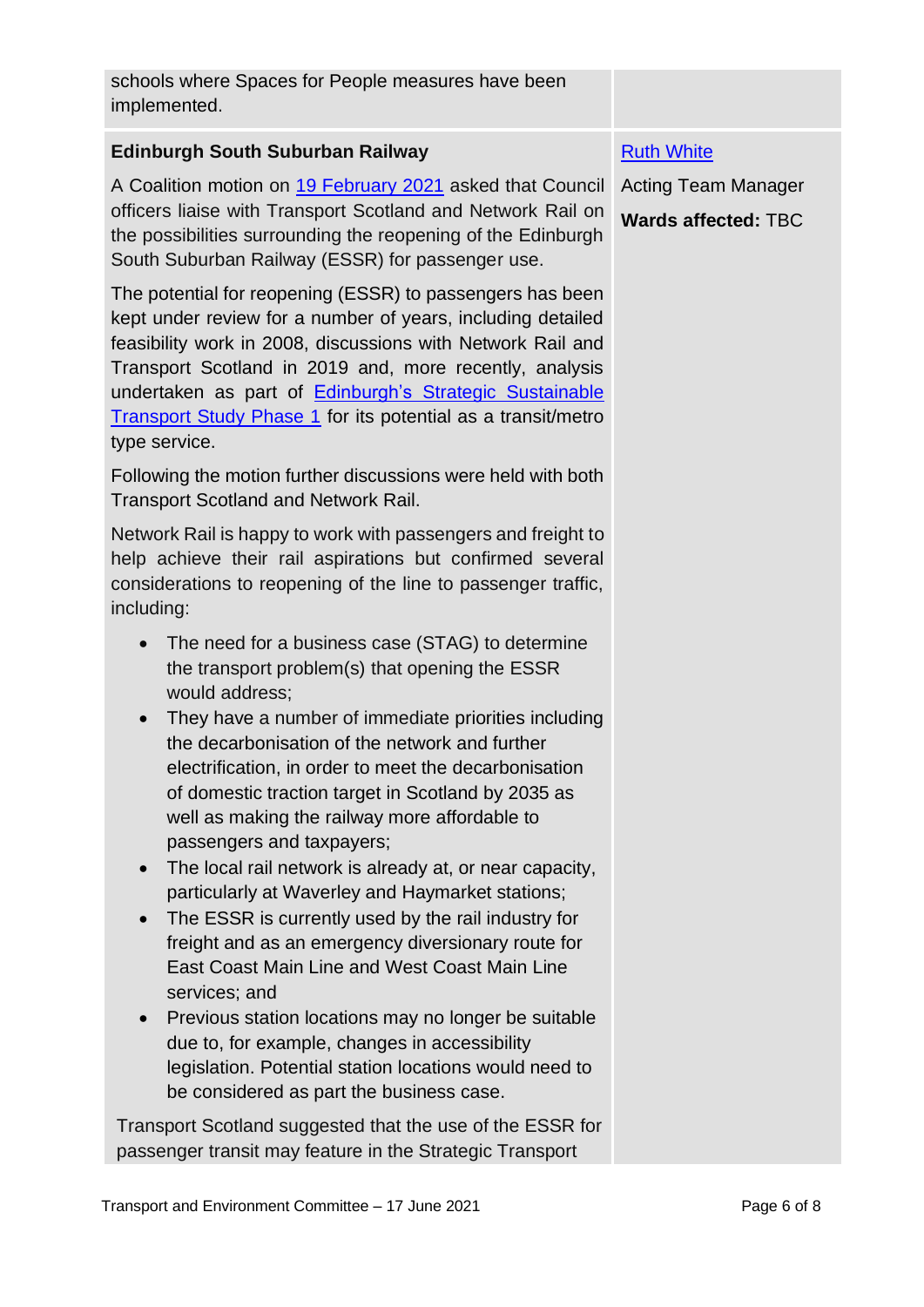| Projects Review 2 (STRP2) Phase 2 due to be published   |  |
|---------------------------------------------------------|--|
| in Autumn 2021 but were unable to provide details ahead |  |
| of publication. If the potential to reopen the ESSR for |  |
| passengers features as a commitment in STPR2, this will |  |
| be explored further at that stage.                      |  |
|                                                         |  |

#### **George Street and First New Town (GNT) Public Realm Project**

The George Street and the First New Town (GNT) project is nearing the completion of a finalised Concept Design which will determine the layout and operational principles for the associated streets. A full report on the finalisation of the Concept Design is planned for Committee in August 2021.

Now that the end of the Concept Design stage is approaching, the project will soon advance to the next design stage; Royal Institute British Architects (RIBA) Design Stage 3 (Spatial Co-ordination). This will include preparation and commencement of all statutory processes, including Traffic Regulation Orders. These necessary consents are required to be promoted during Autumn this year to enable the construction of the project to commence during 2023 (in line with the Sustrans funding agreement).

In order to progress the next phase of the programme (RIBA Stage 3), a procurement exercise to secure the necessary technical consultancy support to deliver the Stage 3 design and consultation and engagement tasks has been undertaken and is nearing conclusion. This most recent procurement also offers the potential to retain consultancy support for the remainder of the project as appropriate.

The delivery of Stage 3 and all associated internal project management costs will be 100% funded via Sustrans' Places for Everyone grant funding.

Construction of the project is due to commence in 2023 and to be completed by end of 2025.

#### **City Mobility Plan**

The Council has received a Petition from two private hire vehicle companies to judicially review the decision to approve the [City Mobility Plan](https://www.edinburgh.gov.uk/downloads/file/29320/city-mobility-plan-2021-2030-pdf) (CMP).

The Committee is asked to note the position; that officers will keep the Committee informed; and that if as a result of this

#### [Jamie Robertson](mailto:jamie.robertson@edinburgh.gov.uk)

Strategic Transport Planning and Projects Development Manager

**Ward affected** – 11

#### **[Ruth White](mailto:ruth.white@edinburgh.gov.uk)**

Acting Team Manager **Wards affected:** All